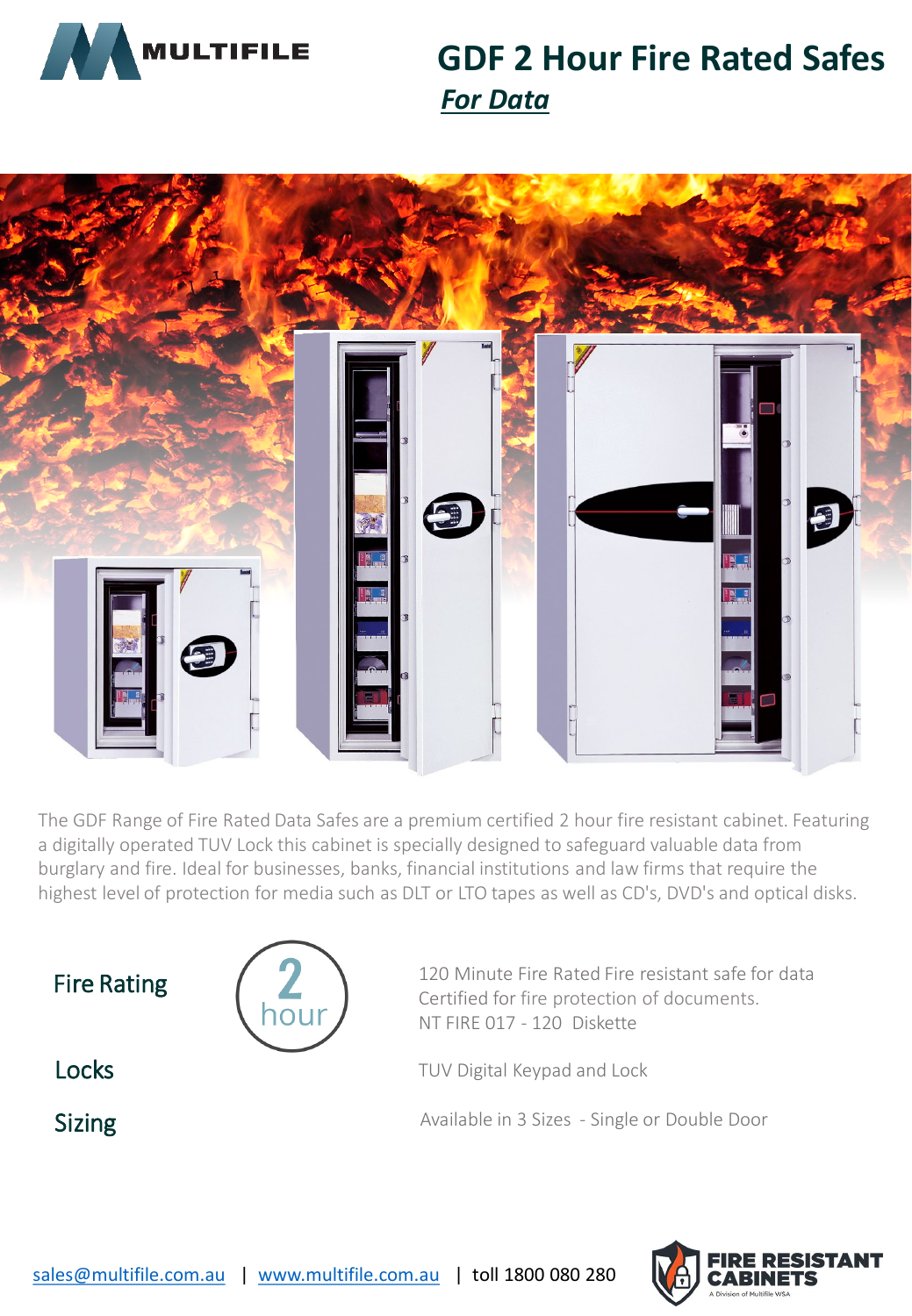

# **GDF 2 Hour Fire Rated** *For Data*

### **GDF DT2825EH**



### Certified 120 Minute

Fire Rated for paper documents NT FIRE 017 - 120 Diskette



### **Featuring**

- High Quality European certified TUV Digital Lock and Keypad
- External hinges with Internal anti-pry dead bar
- Fire Resistant material filled door and body
- Durable quality paint finish
- Asbestos Free

### **Dimensions**

External : 770H x 690W x 720D Internal : 489H x 402W x 406D Weight : 254KG

### **GDF DT2200EH**



### Certified 120 Minute

Fire Rated for paper documents NT FIRE 017 - 120 Diskette



### **Featuring**

- High Quality European certified TUV Digital Lock and Keypad
- External hinges with Internal anti-pry dead bar
- Fire Resistant material filled door and body
- Durable quality paint finish
- Shelves x 2
- Sliding Tray x 5
- Asbestos Free

**Dimensions** External : 1685H x 690W x 720D Internal : 1404H x 402W x 406D Weight : 584KG

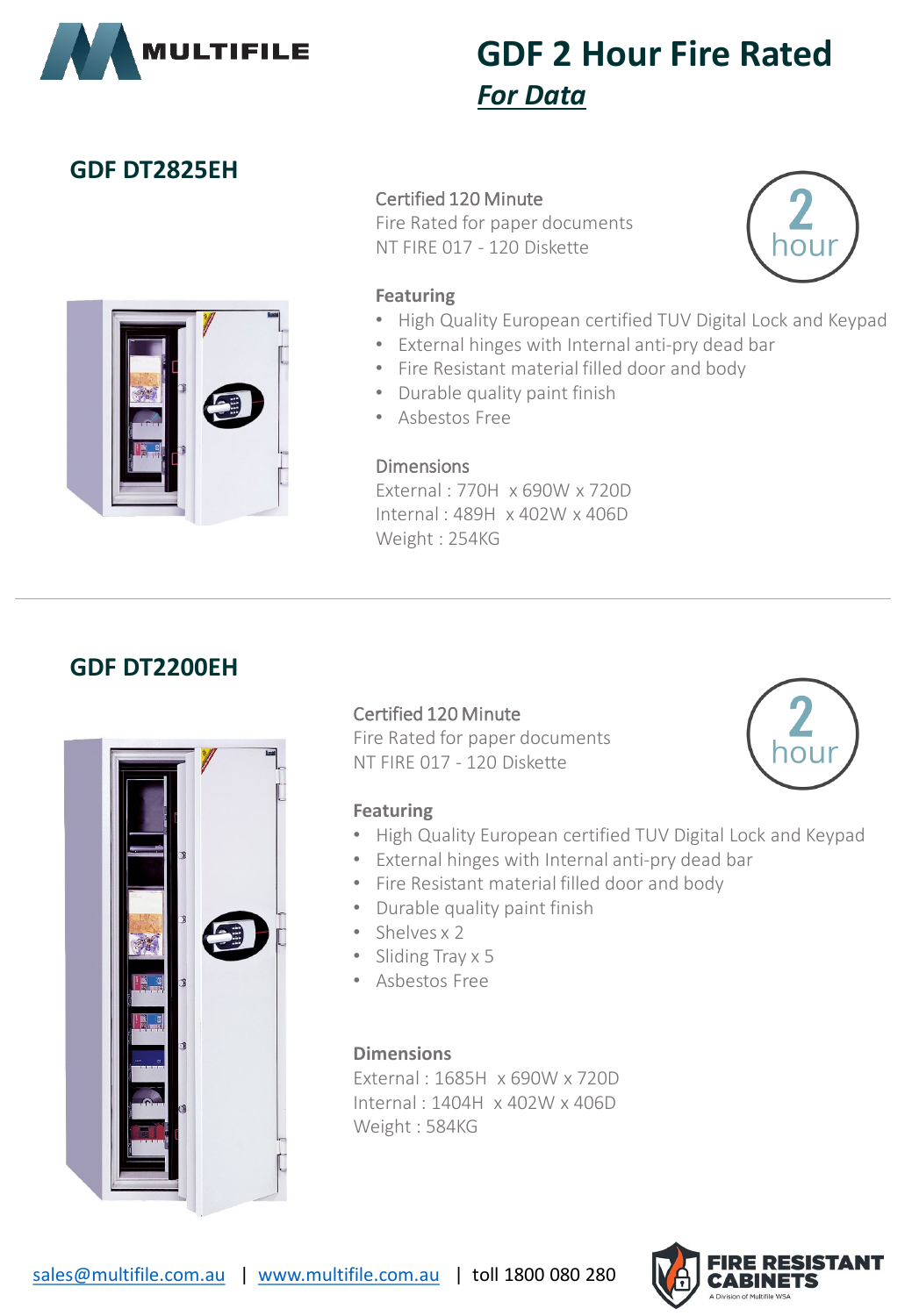

# **GDF 2 Hour Fire Rated** *For Data*

## **GDF DT2300EH** Certified 120 Minute



Fire Rated for paper documents NT FIRE 017 - 120 Diskette



#### **Featuring**

- High Quality European certified TUV Digital Lock and Keypad
- External hinges with Internal anti-pry dead bar
- Fire Resistant material filled door and body
- Durable quality paint finish
- Shelves x 4
- Sliding Tray x 10
- Asbestos Free

### **Dimensions**

External : 1685H x 1200W x 720D Internal : 2 x (1404H x 402W x 406D) Weight : 765KG



|                     |      | <b>EXTERNAL (MM)</b> |     |                                         | <b>INTERNAL (MM)</b> |     |                | Vol      |                |                     |
|---------------------|------|----------------------|-----|-----------------------------------------|----------------------|-----|----------------|----------|----------------|---------------------|
| <b>Model</b>        | н    |                      | D   | н                                       | W                    | D   | Weight<br>(kg) | (litres) | <b>Shelves</b> | <b>Sliding Tray</b> |
| <b>GDF DT2825EH</b> | 770  | 690                  | 720 | 489                                     | 402                  | 406 | 254            | 80       |                |                     |
| <b>GDF DT2200EH</b> | 1685 | 690                  | 720 | 1404                                    | 402                  | 406 | 584            | 229      |                |                     |
| <b>GDF DT2300EH</b> | 1685 | 1200                 | 720 | $(1404 \times 402 \times 406) \times 2$ |                      |     | 765            | 458      | 4              | 10                  |

DEPTH MEASUREMENT DOES NOT INCLUDE THE HANDLE, KEYPAD OR HINGES. PLEASE ALLOW 50MM.